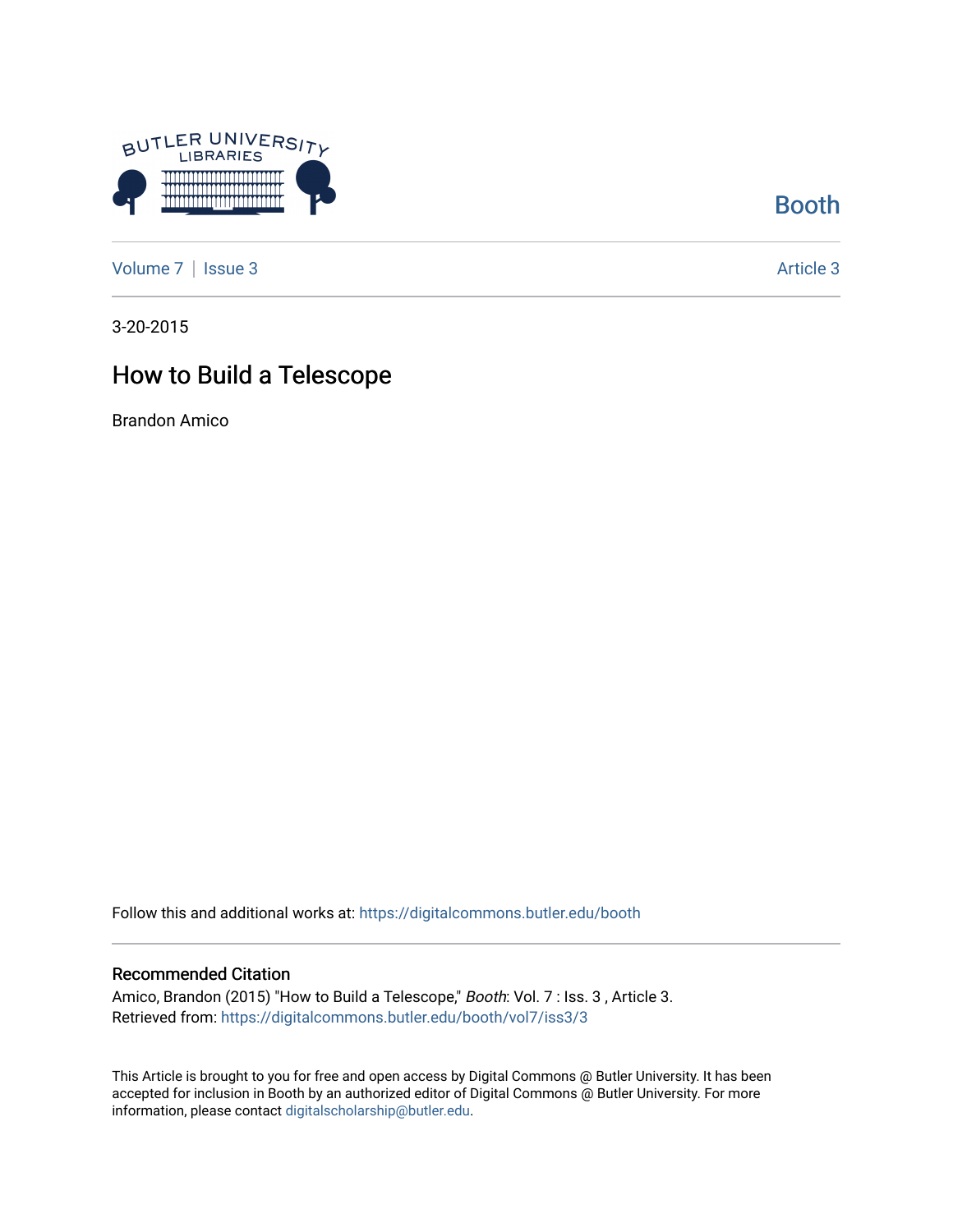### How to Build a Telescope

#### Abstract

: Look up. Follow the first thing that moves, unless it's cloud; thin-lipped, not to be trusted, they are known to move opposite progress. When in doubt, head west. Carry one ocean to the other.

#### Cover Page Footnote

How to Build a Telescope was originally published at [Booth](http://booth.butler.edu/).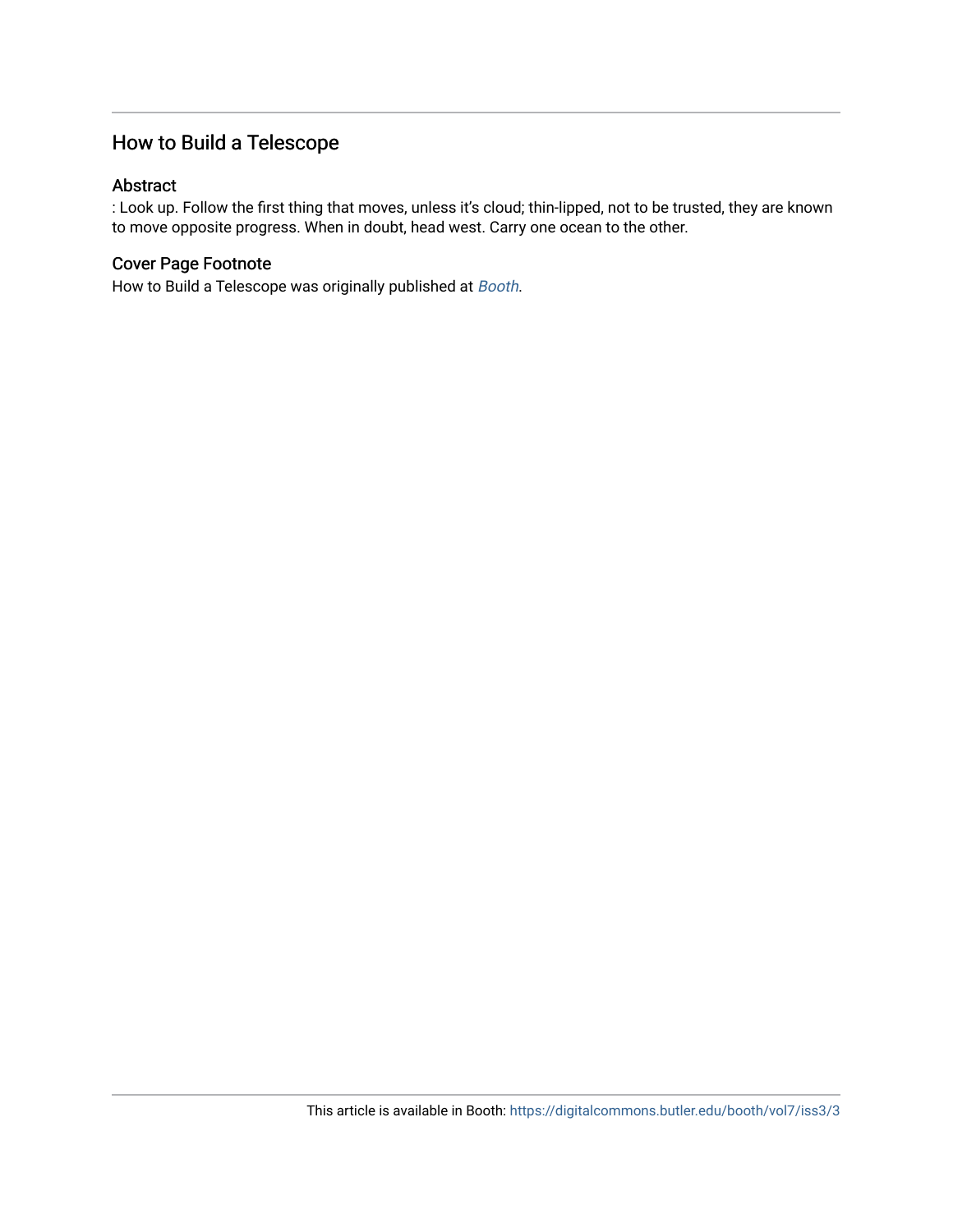

# **How to Build a Telescope**

by Brandon Amico

: Look up. Follow the first thing that moves, unless it's cloud; thin-lipped, not to be trusted, they are known to move opposite progress. When in doubt, head west. Carry one ocean to the other.

Take your great father's grand purple heart and your credit cards, pack dice and broken wristwatches, everything

that glints. Relieve your luggage its burden of emptiness. Name everything, then say goodbye. Go somewhere warm and star-flecked. Be somebody, or give up now; if you will become a tree

then do it; stand with your arms up and hands open and wait for winter where you needn't move or speak. Otherwise, keep going. The legs

that move till the land under them. This land is your land; buy a shovel, kill snakes. It's supposed to be hard. The stars were dropped so far away you must reach. Bills grow faster than crops and almost more naturally.

The heat will sap earth from your pores, lightning will try to punch your teeth out, but sometimes you taste the metal of blood in surviving.